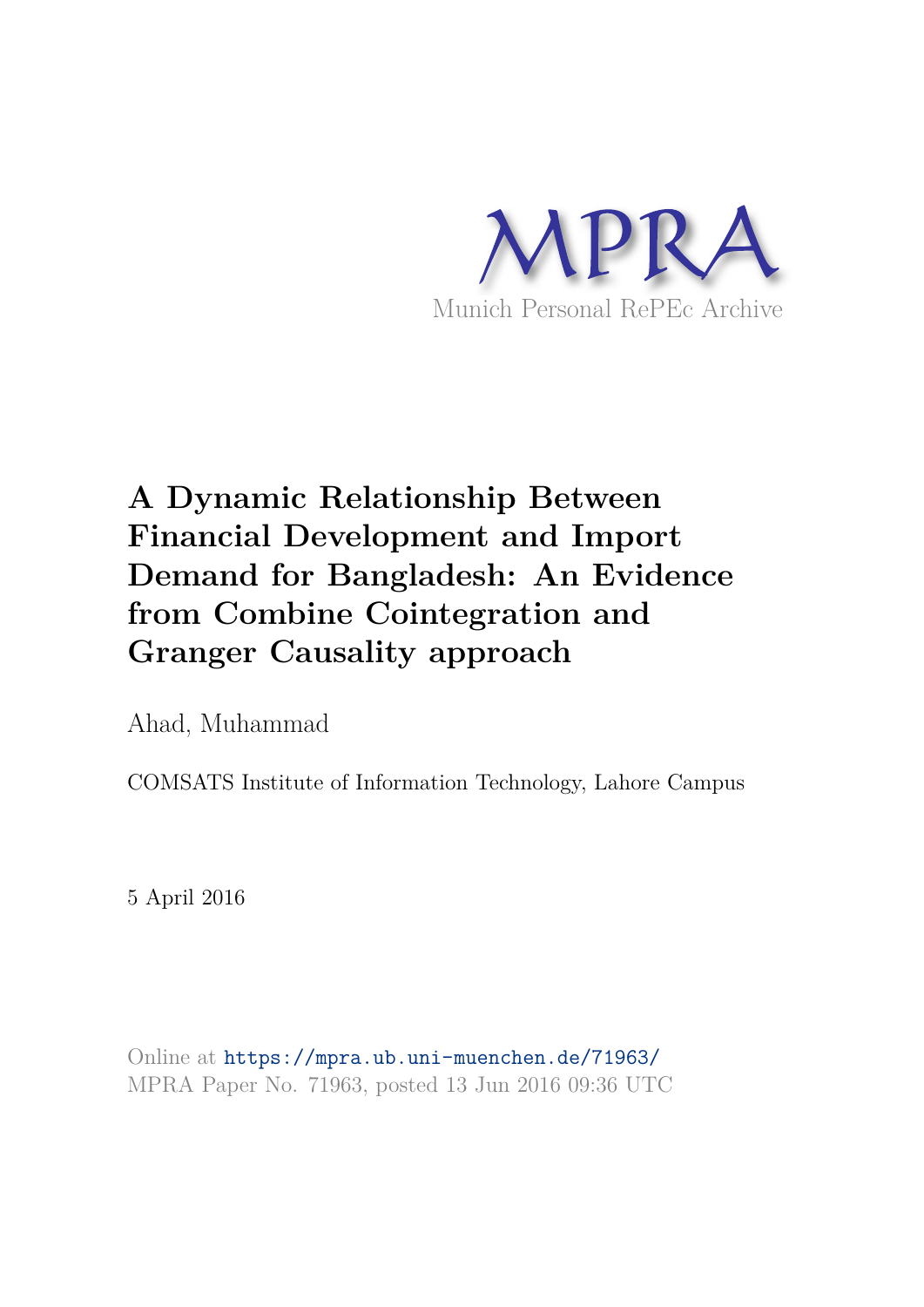## **A Dynamic Relationship Between Financial Development and Import Demand for Bangladesh: An Evidence from Combine Cointegration and Granger Causality approach**

#### **Muhammad Ahad**

Primary and Corresponding Author Department of Management Sciences, COMSATS Institute of Information Technology, Lahore Campus, 54000-Lahore, Punjab, Pakistan. Email: [m.ahad68@yahoo.com](mailto:m.ahad68@yahoo.com) Tel: +92-332-690-5574

#### **Adeel Ahmad Dar**

Department of Economics, Forman Christian College (A chartered university) 54000-Lahore, Punjab, Pakistan. Email: [adeel\\_dar211@outlook.com](mailto:adeel_dar211@outlook.com) Tel: +92-321-4551036

*Abstract:* This paper has estimated the impact of financial development on import demand over the period of 1986: Q<sub>1</sub>-2014: Q<sub>4</sub> in case of Bangladesh. The long run relationship between financial development, import demand and economic growth are investigated by combine cointegration. Error Correction Method (*ECM*) is applied to examine short run phenomena. The unit root properties of variables are tested by ADF and P-P unit root test. Perron, (1997) single structural break unit root test is also applied. The results of Bayer and Hanck, (2013) combine cointegration test reveal the existence of long run relationship between import demand, financial development and economic growth. Financial development and economic growth have a positive and significant impact on import demand in long run as well as in short run. The Lagged value of error correction mechanism  $(ECM<sub>t-1</sub>)$  is -0.08 that is negative and significant. This indicates that change from equilibrium level of import demand is corrected by 8 percent per quarter in a year. The results of VECM Granger causality explain that bidirectional causality exists between import demand and financial development in long run as well as short run. Similarly, bidirectional causality exists between import demand and economic growth in short run. Policy makers should focus on financial sector development for import of technology through adopting the import substitution policy.

**Key words:** Financial Development, Import Demand, Combine Cointegration, VECM Granger causality, Bangladesh.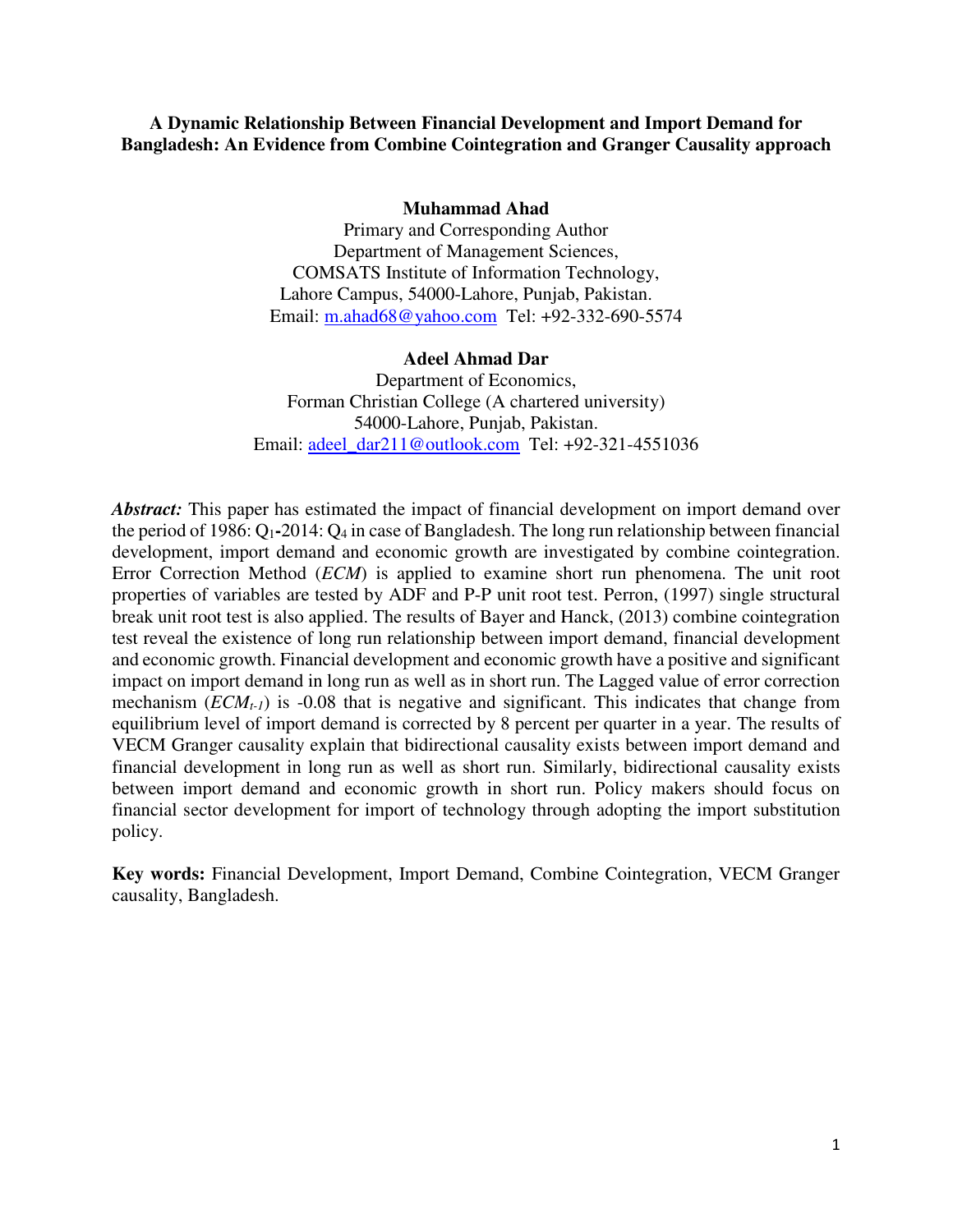## **I. Introduction**

Trade liberalization has become an essential part of every economy. Due to trade liberalization, both physical and human capital are moving across the borders (Jaimovich and Kamuganga, 2010). Additionally, free market information, building trade zones and continuous trade agreements have developed the production process around the world. The impact of trade liberalization on imports is indirectly linked to price changes that effect consumption decisions. In developing economies, the unavailability of sufficient funds leads to a reduction in domestic demand along with an inflationary pressure in the domestic market. Therefore, especially for developing economies, a sustainable import demand function is needed until the development of domestic production does not increase. There are two schools of thought for import restrictions, "*Trade Pessimists*" and "*Trade Optimists*". *Trade Pessimists* are in favour of import restriction via import tariff and quota whereas *Trade Optimists* are in favour of free trade.

The classical trade demand theory was linked with consumer's objective of utility maximization. This objective was primarily linked to income level and/or price level. Similarly, the aggregate demand for all individuals constitute a national demand for imports (Harrod and Hague, 1963). The imports take place because of excess domestic demand as compared to domestic supply. Therefore, income elasticity of imports can be negative if domestic demand is inelastic. Moreover, import prices are also a pivot determinant of demand for imports. An increase in price of import changes purchasing capacity and supply of imports (Cave and Jones, 1985). Similarly, the exchange rate volatility has a negative effect on trade. When a change in exchange rate accrues uncertainly, the confidence of investor declines that leads to decrease in trade. The theoretical literature explains that exchange rate volatility has less effect on trade volume in developing countries. Relatively, it focuses upon the income level of the consumer as more important factor for changes in import demand as compared to price effect (De-Grauwe, 1988).

The financial sector development of any economy helps to support import demand function. More financial support benefits to overcome the balance of payment problem. A developed financial sector also helps to import finish or final goods and services in the domestic market. Import of technological equipment and knowledge push upward new innovations at home that enhance economic growth by upgrading the existing level of production. The financial development changes the spectrum of production in developing economies. Bangladesh adopted trade liberalization policy for the concern of international trade in 1985. Following the Structural Adjustment Program (SAP) initiated by the International Monetary Fund (IMF), the restricted items were minimized to 4 in 2006 which were 478 in 1986. Similarly, the custom duty rate was dropped from 350% in 1992 to 25% in 2006. The average import weighted tariff on final consumer goods was 47.3% in 1992 that reduced to 13.4% in 2006. On intermediate inputs, the average import weighted tariff was 24.1% in 1991 that reduced to 9.33% in 2006 [Bangladesh Bureau of Statistics (BBS) and National Board of Revenue (NBR), Bangladesh].

Bangladesh also supported the IMF obligations of article 8 and subsidies were taken out from many items of import and export. International trade played a pivot role in import of merchandise, export of intermediate inputs and technology transfer that increased economic growth through enhancing domestic exports (Hoque and Yusop, 2010). All Imports as a percentage of GDP were 11.3% in 1973 that increased to 21.82% in 2006. Similarly, the import of consumer goods as a percentage of GDP were 20.58% in 1981 which decreased to 9.25% in 2005. For capital items, the imports were 17.19% in 1981 but decreased to 1.67% in 2005. While, the nominal GDP in local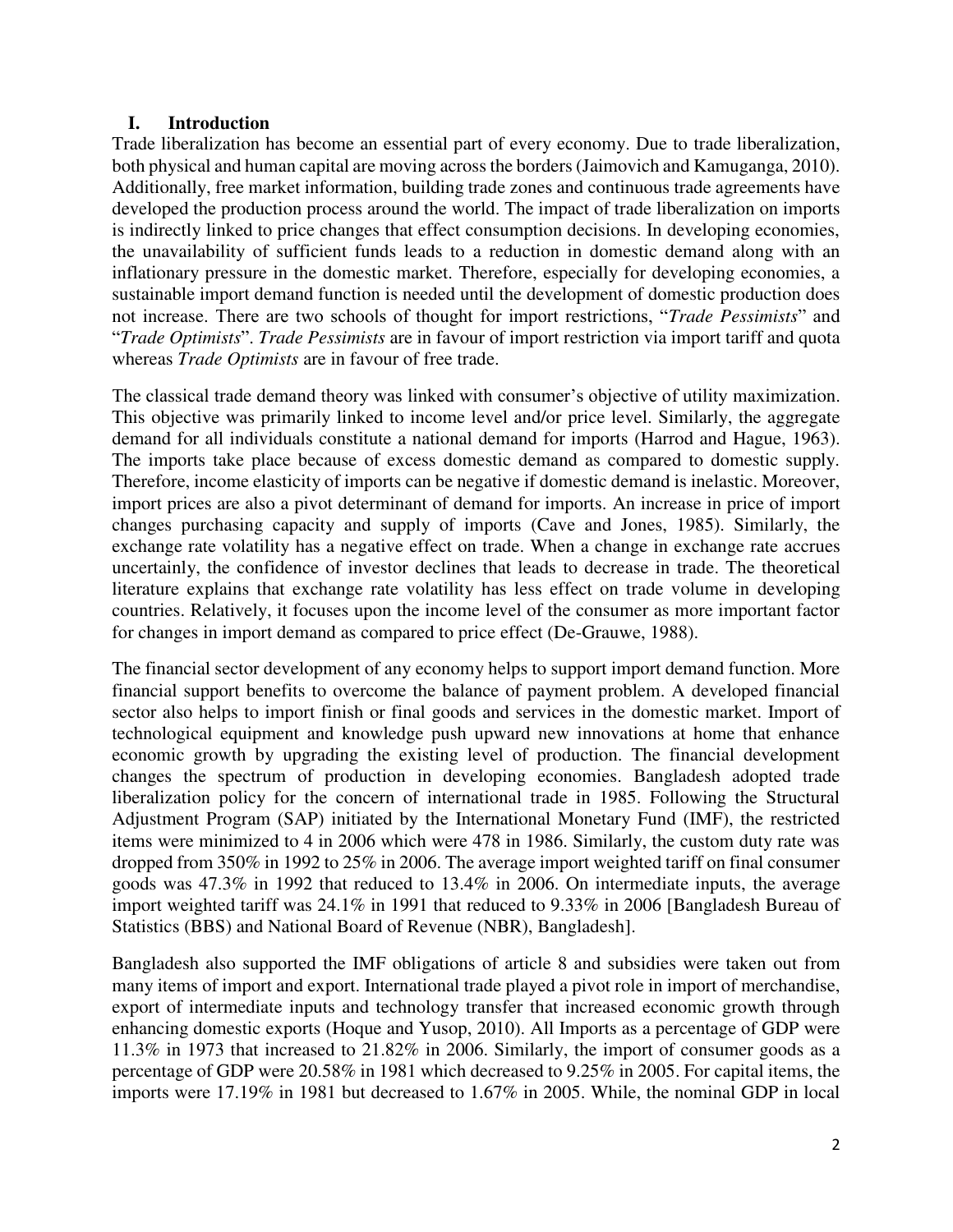currency was 67,813 in 1973 but increased to 3,707,370 in 2006 [Bangladesh Bureau of Statistics (BBS) and National Board of Revenue (NBR), Bangladesh].

The contribution of this study in applied economics is to check the impact of financial development on import demand for Bangladesh over the period of 1986:  $Q_1$ -2014:  $Q_4$ . The long run relationship between variables is predicted by applying the new cointegration approach called "Bayer-Hanck combine cointegration". The Direction of causality is examined by applying VECM Granger causality approach. The rest of the paper is organized as follows: review of literature is described in section II. Section III explains data collection, model development and estimation technique. Empirical estimations and their results are described in section IV. Section V is for conclusion and recommendations.

## **II. Literature Review**

Existing literature focuses on the direct relationship between financial development and economic growth of developing economies (Robinson, 1952; Ahmed and Ansari, 1988; Fase and Abma, 2003; Aslan and Korap, 2007; Altunc, 2008; and Shahbaz and Lean, 2012). While financial development led import demand function can be regarded as an indirect way to economic growth. Burgess, (1974) explained imports by classical trade theories and argued that mostly finish goods have substitutes in the home market. The demand for imports of finished goods are dependent upon the factor endowed in an economy. Therefore, empirical evidence of demand for imports holds significance in modern literature.

Mah, (2000) empirically evaluated the import demand of information technology products over the period of 1980-1997 in Korea. Auto Regressive Distributed Lagged (ARDL) approach predicted that cointegration exist between import duty, import price index, producer price index and real gross domestic product (GDP). Similarly, Dutta and Ahmed, (2004) probed the import demand function of India for time span of 1971-1995. The results of Johansen cointegration approach showed a long run cointegration between real quantity of import merchandize, real GDP and relative import price. The Vector Error Correction Model (VECM) indicated that Indian import demand function is more related to the growth of real GDP as compared to relative import prices. Narayan and Narayan, (2005) investigated disaggregate import demand function by using an ARDL approach for Fiji. They used relative prices, investment expenditures, export expenditure and total consumption. Their results displayed a long run cointegration among variables. It also showed that investment expenditure, total consumption and export expenditure have a positive, inelastic and significant impact on import demand of Fijian economy.

Chen, (2008) used ARDL approach to estimate the import demand function of Taiwan by using the time period  $1976Q_1$  to  $2004Q_1$ . The results revealed a long run relationship between price ratio, real GDP and aggregate imports. Moreover, income elasticity was elastic in both long run and short run. Further. Ziramba, (2010) analyzed the import demand of crude oil for South African economy over the period of 1980-2006. The results of Johansen cointegration approach exposed a long run relationship between quantity of imported crude oil, real price of crude oil and real GDP. The results also showed a negative relationship of real GDP, but a positive relationship of real crude oil price with quantity of imported crude oil. Similarly, the short run results showed positive but insignificant impact of explanatory variables on quantity of crude oil import by South African economy. Yue, (2010) targeted disaggregated import demand function of Cote d'Ivoire for the time span of 1970-2007. Using ARDL approach, the results confirmed a cointegration relationship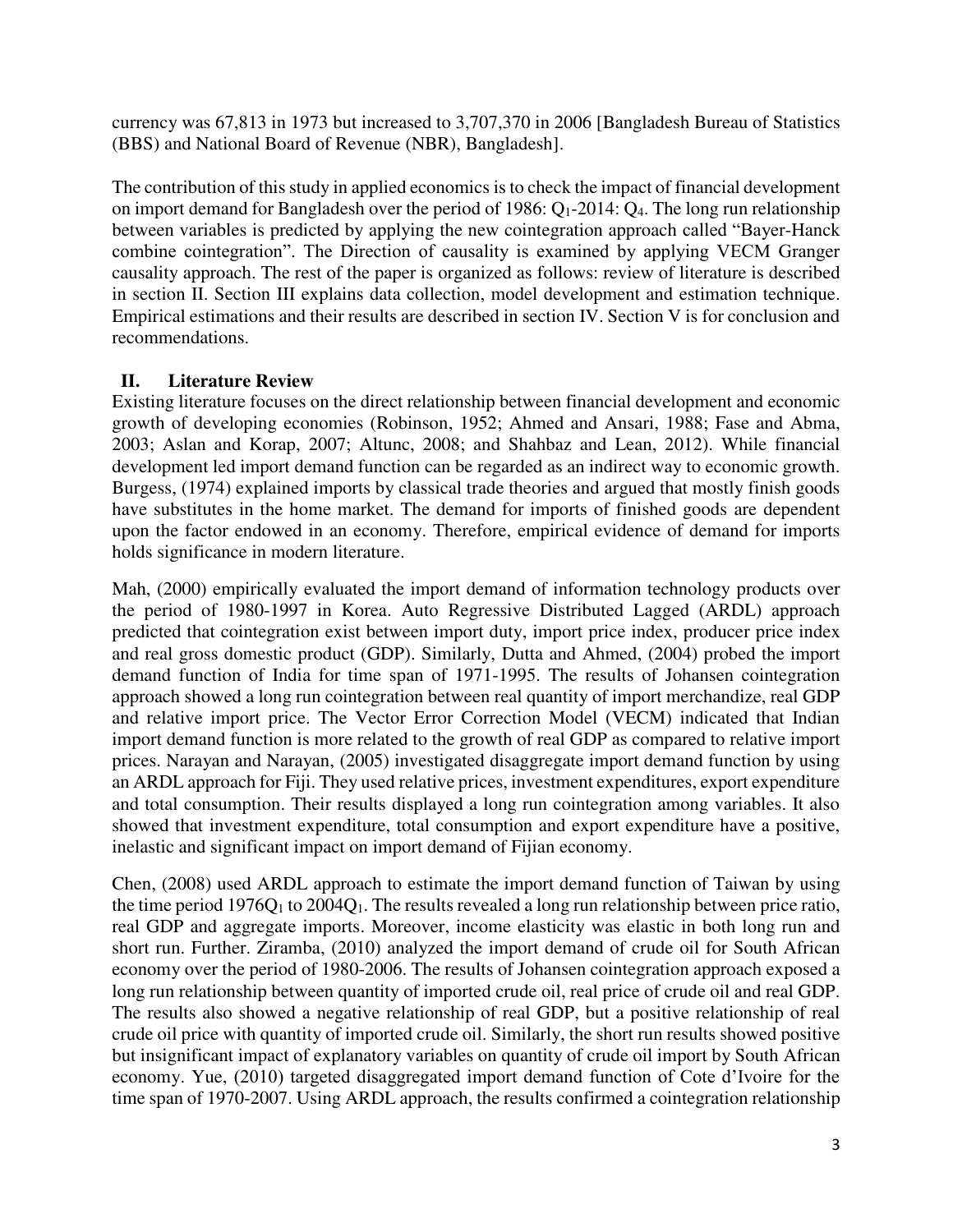between import demand, final consumption expenditure, investment expenditure, relative prices and export expenditure. The results revealed that exports and investment expenditures are the most potential determinants of import demand in long run.

Yin and Hamori, (2011) analyzed import demand function for Chinese economy over the period of 1978-2009. They used an ARDL approach to check cointegration between volume of import, real income, relative price, final consumption expenditure, real public consumption expenditures, real private consumption expenditures, real investment expenditures and real export expenditures. The results displayed that cointegration exist between selected variables. Moreover, real public expenditure has a negative relationship with import demand of China. Similarly, Wang and Lee, (2012) reinvestigated import demand function of Chinese economy using monthly data from  $1992m_1-2011m_{12}$ . The results showed a long run relationship exist between import volume, domestic income, real effective exchange rate and volatility of United States market. Their results revealed that domestic income has a positive and significant impact on import volume while, real effective exchange rate has a negative impact on import volume. Alam, (2012) investigated import demand function for Pakistan over the time span 1979Q1-2005Q4. The results of ARDL approach confirmed the presence of cointegration between real imports, real effective exchange rate, real income and exchange rate volatility. It also concluded that merchandize import demand is income inelastic. Moreover, real effective exchange rate has a negative impact on import demand for Pakistan.

There are very few studies that investigated the import demand function for Bangladesh such as Kabir, (1988) has used price index of domestic substitutes, price index of imports and income to evaluate the import demand function for Bangladesh for a time span  $1973Q_1 - 1983Q_4$ . Cochrane-Orcutt (CORC) estimation procedure has followed to investigate the import demand function of Bangladesh. The results showed that income and relative price have a positive and negative relationship with import demand respectively. Dutta and Ahmed, (1999) examined import demand function for Bangladesh over the period of 1974-1994. Engle-Granger and Johansen cointegration approaches have used to analysis the relationship between real quantities of imports, real foreign exchange reserves, real import prices and real GDP. Their results revealed the existence of cointegration vector between variables. Moreover, Hassan and Islam, (2005) estimated the import demand function for Bangladesh over the period of  $1974Q_1-1998Q_4$ . The Johansen-Juselius cointegration approach indicated that long run relationship import price, income, industrial production and domestic prices.

Hye and Siddiqui, (2010) probed an import demand function for Bangladesh over the period of 1980-2008. Auto Regressive Distributed Lagged (ARDL) model has used to analysis the long run relationship between variables. Their results showed the existence of cointegration between import prices, domestic price and gross national product (income). The results also exposed that income has a positive impact on import demand, but relative prices have a negative impact on import demand of Bangladesh. Similarly, Hoque and Yousop, (2010) analyzed the impact of trade liberalization on import demand function of Bangladesh using Auto Regressive Distributed Lagged approach for time span 1973-2005. Their results confirm a long run relationship between real quantity of merchandise imports, relative prices of imports, real income, real foreign exchange reserves and dummy variables for import liberalization. Further, Aziz, (2013) used both Englegranger and Johansen cointegration approach to find the import demand function over the period 1978-2008 for Bangladesh. The results predicted a long-run cointegration between volume of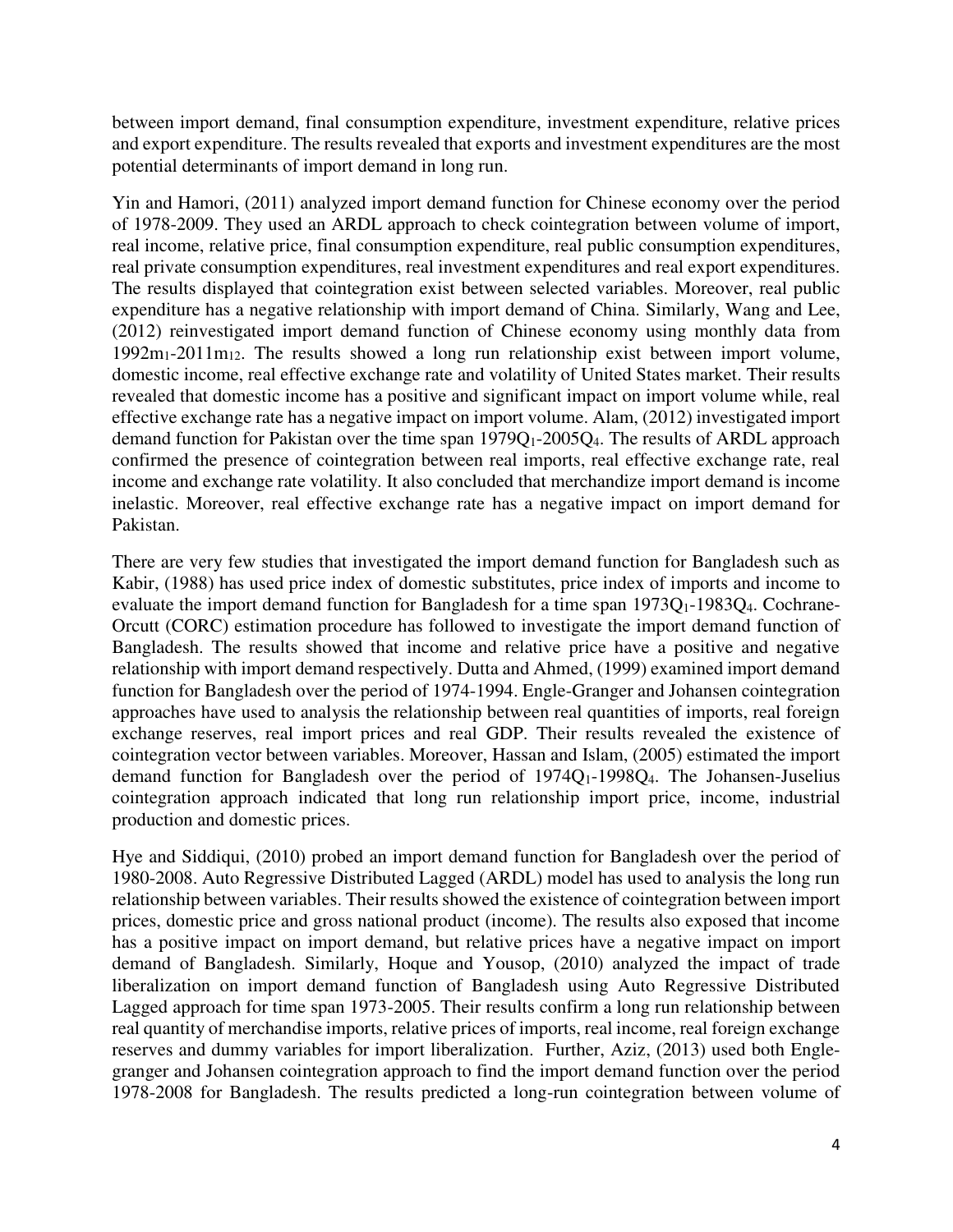imports, relative prices, real income and foreign exchange reserves. Moreover, relative prices have a negative relationship with import demand while, income and foreign exchange have a positive relationship with import demand of Bangladesh.

By analyzing existing literature, we predict that there are many factors that are affecting import demand such as income, imports prices, domestic prices, relative prices expenditures, national cash flow, investment, exports, domestic prices and foreign remittances etc. Existing literature has ignored the role of financial development in investigating import demand function for Bangladesh. This study extends the previous literature by adding financial development as a potential determinant of import demand for Bangladesh. Financial development plays a significant part in explaining import demand. Financial sectors provide finance to firms for investment purposes that increase capitalization. Further, it helps to import inputs and technologies to enhance domestic production. Similarly, Beck, 2002 argued that more availability of finance helps domestic merchandize importers to produce goods at home with cheaper rates.

## **III. Data Collection, Model Construction and Methodology**

The aim of this study is to investigate the relationship between financial development, import demand and economic growth by using quarterly-time series data from 1986:  $Q_1$ -2014:  $Q_4$  for Bangladesh. For this purpose, we use log-linear specification because log linear specification has superior properties to simple linear specification. It provides efficient and consistent empirical findings as compare to later one. The functional form and log linear form of models are following:

$$
I_t = f (F d_t, Y_t)
$$
  
\n
$$
\ln I_t = \beta_0 + \beta_1 \ln F d_t + \beta_2 \ln Y_t + \mu_t
$$
\n(1)

Here, ln *It* is natural log of import of goods and services proxy for import demand, ln *Fdt* is natural log of domestic credit to private sector as a percentage of GDP proxy for financial development, ln  $Y_t$  is natural log of real GDP per capita proxy for economic growth and  $\mu_t$  is error term. The data of all series are collected from world development indicator (WDI) and international financial statistics (IFS). We have used quadratic match-sum method to transform annual data series into quarter frequency data.

Standard cointegration approaches are concerned with level of integration. For this purpose, we have applied Philips-Perron unit root test to check whether series are integrated at level *I(0)* or 1st difference *I(1)*. There are several techniques in time series literature to address the issue of cointegration such as Engle and Granger, (1987) cointegration approach, Johansen (1991) Johansen maximum Eigen value test, Phillips and Ouliaris (1990) Phillips-Ouliaris cointegration test and Error Correction Model (ECM) based F-test of Peter Boswijk (1994), and the ECM based t-test of Banerjee et al. (1998). All these approaches provide different results due to some deficiencies.

## **III.I. Bayer and Hanck Combine Cointegration**

Bayer and Hanck, (2013) invented combine cointegration based on several cointegration techniques to enhance the power of cointegration. This approach called *Bayer and Hanck, (2013) combine cointegration.* The null hypothesis states that there is no cointegration between series. Following Bayer and Hank (2013), the combination of the computed significance level (*p*-value) of individual cointegration test in this paper is in Fisher's formulas as follows: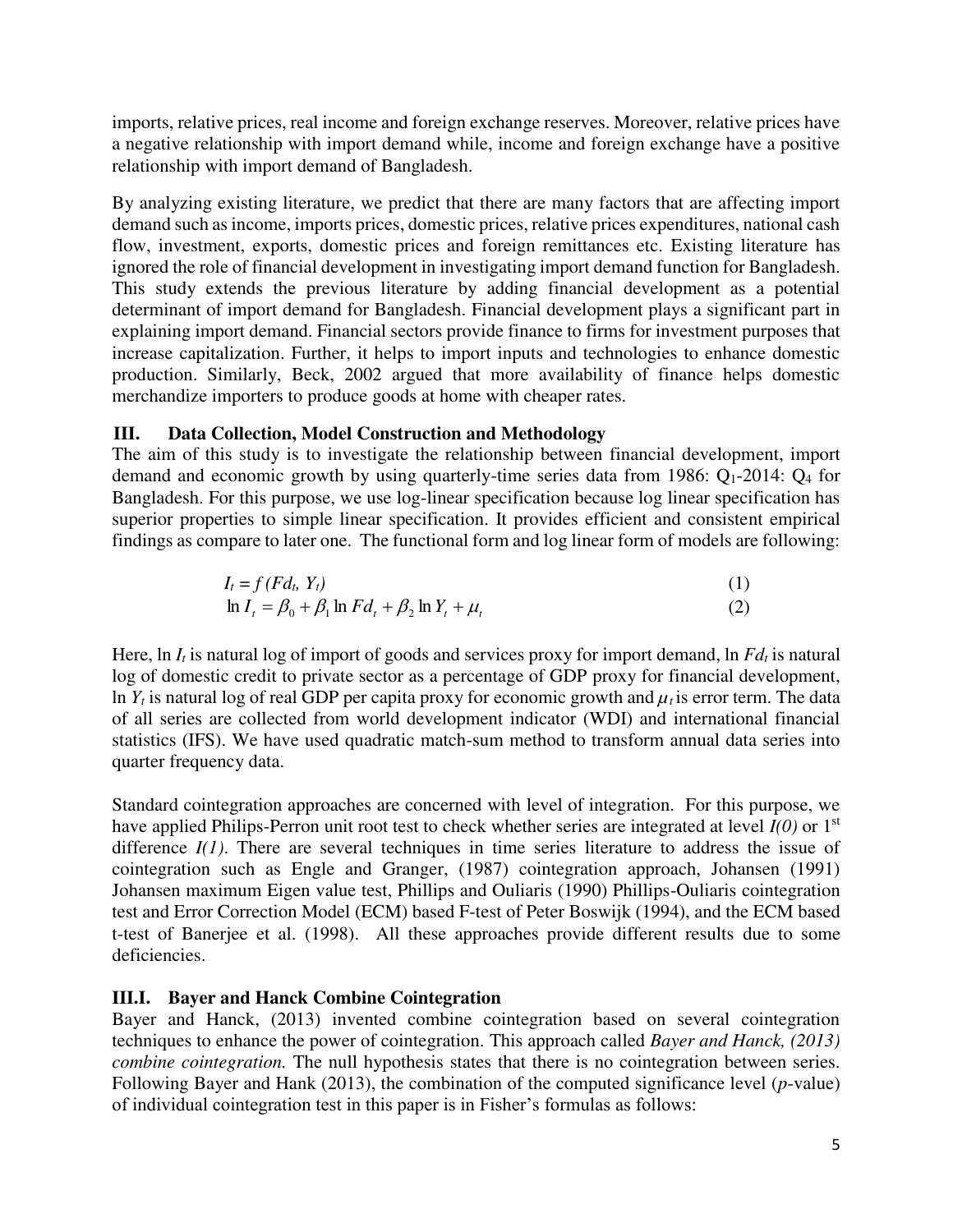$$
EG - JOH = -2 [\ln(P_{EG}) + (P_{JOH})]
$$
 (3)

$$
EG - JOH - BO - BDM = -2[\ln(P_{EG}) + (P_{JOH}) + (P_{BO}) + (P_{BDM})]
$$
(4)

Where *PEG*, *PJOH*, *PBO* and *PBDM* are the p-values of various individual cointegration tests respectively. It is assumed that if the estimated Fisher statistics exceed the critical values provided by Bayer and Hanck (2013), the null hypothesis of no cointegration is rejected.

#### **III.II. VECM Granger Causality Approach**

When cointegration exist between variables, we move towards VECM Granger causality to test the direction of causality. The Granger causality test with VECM frame work is as follows:

$$
\Delta LI_{t} = \mathcal{G}_{1} + \sum_{i=1}^{p} \mathcal{G}_{i} \Delta LI_{t=i} + \sum_{j=1}^{q} \mathcal{G}_{j} \Delta LFd_{t=j} + \sum_{k=1}^{n} \mathcal{G}_{k} \Delta LY_{t=k} + \eta_{1} ECM_{t-1} + \mu_{i}
$$
(5)

$$
\Delta L F d_t = \lambda_1 + \sum_{i=1}^p \lambda_i \Delta L F d_{t=i} + \sum_{j=1}^q \lambda_j \Delta L I_{t=j} + \sum_{k=1}^n \lambda_k \Delta L Y_{t=k} + \eta_2 E C M_{t-1} + \mu_i
$$
(6)

$$
\Delta L Y_{t} = \delta_{1} + \sum_{i=1}^{p} \delta_{i} \Delta L Y_{t=i} + \sum_{j=1}^{q} \delta_{j} \Delta L I_{t=j} + \sum_{k=1}^{n} \delta_{k} \Delta L F d_{t=k} + \eta_{3} E C M_{t-1} + \mu_{i}
$$
(7)

Where,  $\Delta$  is a difference, ECM represents the error correction term which is derived from long run cointegration.  $\mathcal{G}_1, \lambda_1, \delta_1$  are constant and  $\eta$  (i=1,2,3) are uncorrelated error term with zero mean. The optimal lag *p* is determined by Akaike Information Criterion (AIC) because of its superior properties for small data sets. The long run causality is expressed by the significance of lagged *ECM* terms using t test. For short run causality is determined by F-statistics or Wald test.

#### **IV. Empirical Estimation and Results Interpretation**

There are many traditional unit root tests such as ADF by Dicky and Fuller (1981), P-P by Philip and Perron (1988), DF-GLS by Elliot et al. (1996) and NG-Perron (2001) that help to test the unit root properties of data set. This study has applied ADF and P-P unit root tests to test the stationarity of data. The results of unit root tests are reported in table-1. The results of ADF predict that all series have unit root problem at level  $I(0)$  but found to be stationary after taking 1<sup>st</sup> difference  $I(1)$ . The robustness of ADF unit root test is tested by applying PP unit root test. The results of PP unit root test confirm the results of ADF unit root test, series are stationary. It shows that the results of ADF unit root test are reliable and consistent. Further, we apply Perron, (1997) single structural break unit root test and the results are pasted into table-2. The empirical evidence explains that import demand, financial development and economic growth have unit root problem at level with structural breaks. But, unit root problem does not seem when we take  $1<sup>st</sup>$  difference. So, we may write that our series are integrated at  $1<sup>st</sup>$  difference, i.e.  $I(1)$ . The structural break years such as 2001Q1, 1994Q1 and 2001Q1 belong to import demand, financial development and economic growth respectively. These breaks can also explain by figure 1 for import demand, figure 2 for financial development and figure 3 for economic growth. Before we proceed to cointegration analysis, we find optimal lags through optimal lag selection criteria. Table-3 shows the results of optimal lag selection criteria. We follow the Akaike information criterion for optimal lags due to its superior properties. The results indicate that 6 lags are suitable for our sample period. The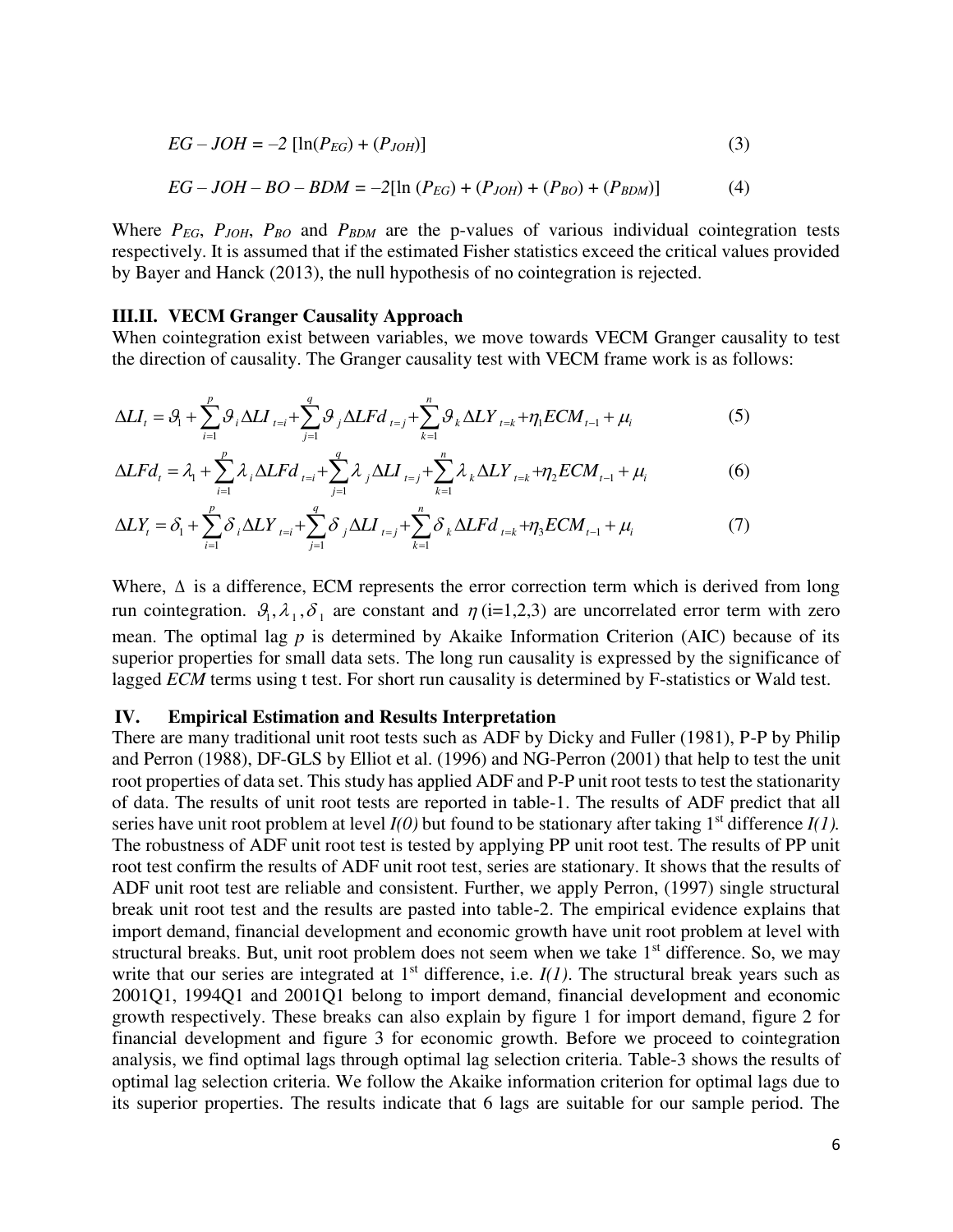results of other criteria's such as sequential modified LR test statistic, Final prediction error, Schwarz information criterion and Hannan-Quinn information criterion are also reported in this table.

| <b>Variables</b>                                                                   | PP unit root test          |        |                | ADF unit root test         |        |                |
|------------------------------------------------------------------------------------|----------------------------|--------|----------------|----------------------------|--------|----------------|
|                                                                                    | (with intercept and trend) |        |                | (with intercept and trend) |        |                |
|                                                                                    | T-stat.                    | Prob.  | Decision       | T-stat.                    | Prob.  | Decision       |
| $\ln I_t$                                                                          | $-2.9880(3)$               | 0.1401 | Not stationary | $-2.2526(4)$               | 0.4557 | Not stationary |
| $\ln F d_t$                                                                        | $-2.3147(3)$               | 0.3546 | Not stationary | $-2.0265(4)$               | 0.5802 | Not stationary |
| $\ln Y_t$                                                                          | $-1.1177(3)$               | 0.9209 | Not stationary | $-1.4364(4)$               | 0.8448 | Not stationary |
| $\Delta$ ln $I_t$                                                                  | $-6.2479(3)$ *             | 0.0000 | Stationary     | $-4.1307(4)$ *             | 0.0077 | Stationary     |
| $\Delta$ ln $Fd_t$                                                                 | $-5.5747(3)$ *             | 0.0000 | Stationary     | $-6.5284(3)$ *             | 0.0000 | Stationary     |
| $\Delta$ ln $Y_t$                                                                  | $-5.4333(3)$ *             | 0.0001 | Stationary     | $-5.9569(3)$ *             | 0.0000 | Stationary     |
| Note: significance at $1\%$ is shown by $*$ . Lag values are shown in parentheses. |                            |        |                |                            |        |                |
| <b>Source:</b> Author's calculations                                               |                            |        |                |                            |        |                |

**Table-1: Unit root Analysis** 

**Table-2, Perron (1997) Structural break unit root** 

| Variables                                                                     | At level  |                   | At $1st$ difference |                   |  |  |
|-------------------------------------------------------------------------------|-----------|-------------------|---------------------|-------------------|--|--|
|                                                                               | T-Stat.   | <b>Break Year</b> | T-Stat.             | <b>Break Year</b> |  |  |
| $\ln I_t$                                                                     | $-2.7919$ | 2001Q1            | $-5.3122***$        | 2010Q1            |  |  |
| $\ln F d_t$                                                                   | $-3.7245$ | 1994Q1            | $-5.4389***$        | 1992Q1            |  |  |
| $\ln Y_t$                                                                     | $-5.0114$ | 2001Q1            | $-5.8113**$         | 2004Q1            |  |  |
| Note: ** and *** identify the significant at 5% and 10% level of significance |           |                   |                     |                   |  |  |
| respectively.                                                                 |           |                   |                     |                   |  |  |
| <b>Source:</b> Author's calculations                                          |           |                   |                     |                   |  |  |

## **Table-3: Lag Length Criteria**

| <b>VAR Lag Order Selection Criteria</b>                              |                                                    |           |              |                      |             |             |  |
|----------------------------------------------------------------------|----------------------------------------------------|-----------|--------------|----------------------|-------------|-------------|--|
| Lag                                                                  | LogL                                               | LR        | FPE          | AIC                  | <b>SC</b>   | HQ          |  |
| $\bf{0}$                                                             | 679.3512                                           | NA        | 7.30e-10     | $-12.52502$          | $-12.45052$ | $-12.49481$ |  |
|                                                                      | 1447.070                                           | 1478.569  | $5.77e-16$   | $-26.57536$          | $-26.27735$ | $-26.45453$ |  |
| $\overline{c}$                                                       | 1517.792                                           | 132.2772  | $1.84e-16$   | -27.71837            | -27.19684   | $-27.50691$ |  |
| $\overline{3}$                                                       | 1523.089                                           | 9.612761  | 1.97e-16     | -27.64979            | -26.90476   | $-27.34771$ |  |
| $\overline{\mathcal{A}}$                                             | 1524.490                                           | 2.464496  | $2.28e-16$   | -27.50907            | $-26.54052$ | $-27.11636$ |  |
| 5                                                                    | 1564.930                                           | 68.89784  | $ 1.28e-16 $ | -28.09129            | $-26.89923$ | $-27.60795$ |  |
| 6                                                                    | 1613.220                                           | 79.59004* | $6.19e-17*$  | -28.81889*-27.40333* |             | -28.24493*  |  |
| 7                                                                    | 1616.630                                           | 5.430718  | 6.91e-17     | -28.71538            | -27.07630   | -28.05079   |  |
| 8                                                                    | 1617.668                                           | 1.595413  | 8.07e-17     | -28.56793            | $-26.70534$ | $-27.81272$ |  |
|                                                                      | $*$ indicates lag order selected by the criterion. |           |              |                      |             |             |  |
| $LR$ : sequential modified LR test statistic (each test at 5% level) |                                                    |           |              |                      |             |             |  |
| FPE: Final prediction error                                          |                                                    |           |              |                      |             |             |  |
| AIC: Akaike information criterion                                    |                                                    |           |              |                      |             |             |  |
| SC: Schwarz information criterion                                    |                                                    |           |              |                      |             |             |  |
|                                                                      | HQ: Hannan-Quinn information criterion             |           |              |                      |             |             |  |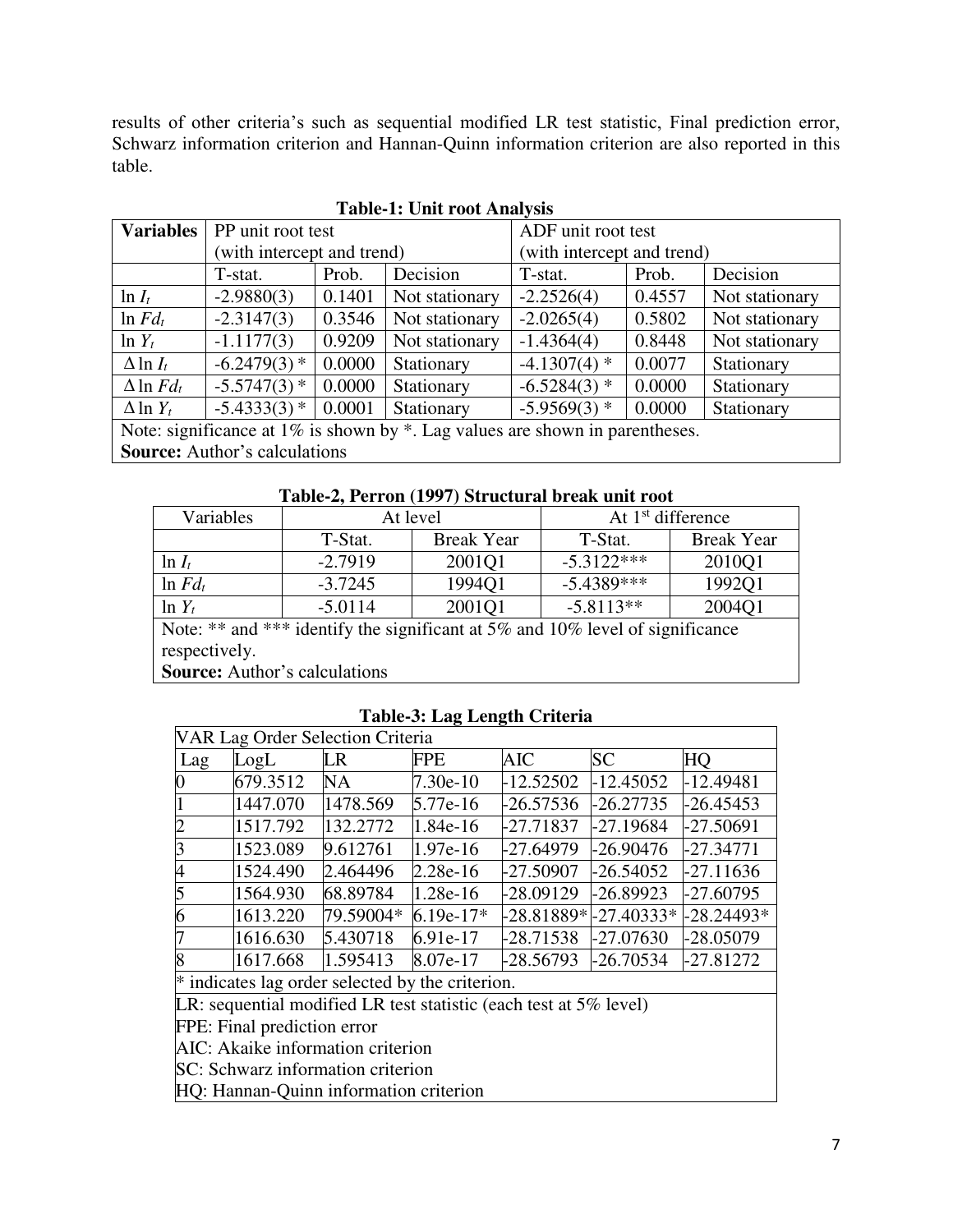## **Source:** Author's calculations

Our data series are integrated at a unique level that leads us to apply Bayer and Hanck, (2013) combined cointegration to test the cointegration among variables. The results of combined cointegration are described in table-4. The results explain that calculated F-statistics of EG-JOH and EG-JOH-BO-BDM for  $I_t = f(Fd_t, Y_t)$  are greater than critical values at 5 percent level of significance. Similarly, The F-statistics of EG-JOH and EG-JOH-BO-BDM for  $Fd_t = f(I_t, Y_t)$  are larger than critical values at 5 percent and 10 percent level of significance respectively. So we may reject the null hypothesis of no cointegration. These statistics confirm the existence of long run relationship between financial development, import demand and economic growth. The existence of cointegration relationship explain co movement between underlying variables. Once, we check the cointegration, it helps to predict movements between variables.

| Estimated                                                                   | EG-JOH    | EG-JOH-BO- | Lags | Cointegration  |  |  |  |
|-----------------------------------------------------------------------------|-----------|------------|------|----------------|--|--|--|
| models                                                                      |           | <b>BDM</b> |      |                |  |  |  |
| $I_t = f(Fd_t, Y_t)$                                                        | 14.5801** | 29.3265**  | 6    | Yes            |  |  |  |
| $Fd_t = f(I_t, Y_t)$                                                        | 12.8540** | 19.3097*** | 6    | Yes            |  |  |  |
| $Y_t = f(Fd_t, I_t)$                                                        | 8.6740    | 11.6813    | 6    | N <sub>o</sub> |  |  |  |
| Significance level                                                          |           |            |      |                |  |  |  |
| $1\%$                                                                       | 16.679    | 32.077     |      |                |  |  |  |
| $5\%$                                                                       | 10.895    | 21.106     |      |                |  |  |  |
| 10%                                                                         | 8.479     | 16.444     |      |                |  |  |  |
| Note: ** and *** represent significant at 5 percent and 10 percent level of |           |            |      |                |  |  |  |
| significance. Lag length is based on minimum value of AIC.                  |           |            |      |                |  |  |  |
| <b>Source:</b> Author's calculations                                        |           |            |      |                |  |  |  |
|                                                                             |           |            |      |                |  |  |  |

## **Table-4: Bayer and Hanck Combine Cointegration**

Table-5 displays the long run estimations of import demand. The results reveal that financial development and economic growth have a positive and significant impact on import demand at 1 percent significance level for Bangladesh. The coefficient of financial development is 0.38 which explains that 1 per cent increase in financial development leads to increase in import demand by 0.38 percent. Similarly, a 1 per cent increase in economic growth leads to increase in import demand by 0.44 per cent. These results justify that the access of finance through financial sector development helps to import more goods that cause to increase in import demand. R-squared explains the portion of dependent variable that is explained by independent variables. So the results of R-squared explains that 93 percent of import demand is explained by independent variables in long run. F-statistics shows significance of overall model. The value of F-statistics is significant at 1 per cent level of significance.

| Dependent Variable: $\ln I_t$ |             |            |              |  |  |  |
|-------------------------------|-------------|------------|--------------|--|--|--|
|                               | Coefficient | Std. error | T-statistics |  |  |  |
| Constant                      | $-0.2662*$  | 0.0992     | $-2.681$     |  |  |  |
| $\ln F d_t$                   | 0.3899*     | 0.0738     | 5.2807       |  |  |  |
| $\ln Y_t$                     | $0.4405*$   | 0.1021     | 4.3123       |  |  |  |

**Table-5: Long Run Analysis**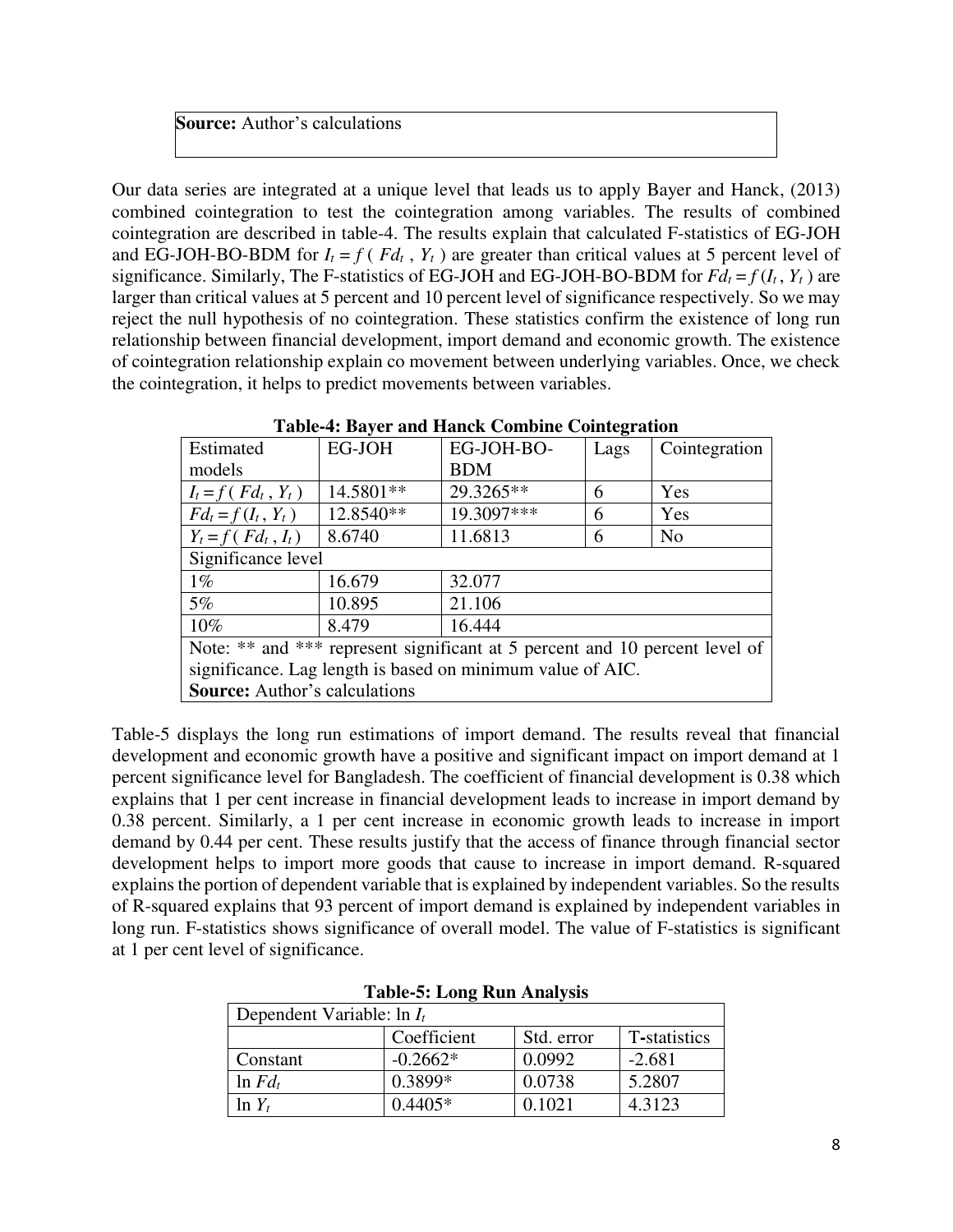| R-squared                                     | 0.9303 |  |  |  |
|-----------------------------------------------|--------|--|--|--|
| F-statistic                                   | 754.12 |  |  |  |
| Prob.                                         | 0.0000 |  |  |  |
| Note: significance at $1\%$ is shown by $*$ . |        |  |  |  |
| <b>Source:</b> Author's calculations          |        |  |  |  |

Similarly, the results of short run analysis are explained by table-6. According to results, financial development and economic growth also have a positive and significant impact on financial development at 1 per cent level of significance in short run. The coefficients of financial development and economic growth are 0.49 and 2.47 which explain that 1 percent increase in financial development and economic growth will rise in import demand by 0.49 per cent and 2.47 per cent respectively. so, we can also control import demand by controlling financial demand and economic growth. The lagged value of ECM is -0.0839 that is negative as expected and significant at 5 per cent level of significance. The value of *ECM(t-1)* shows deviation from disequilibrium to equilibrium. This denotes that movement from short run towards long run are corrected by 8% in each quarter and will take almost 12 years and 5 months to reach equilibrium path, if we use this model. The value of R-squared is 0.19 which shows that 19 per cent of import demand is explained by financial development and economic growth in short run. The overall model is good or/and fit due to significant of F-statistics at 1 per cent level of significance.

| Dependent Variable: $\Delta \ln I_t$                         |             |            |              |  |  |
|--------------------------------------------------------------|-------------|------------|--------------|--|--|
|                                                              | Coefficient | Std. error | T-statistics |  |  |
| Constant                                                     | $-0.0045*$  | 0.0015     | $-2.9178$    |  |  |
| $\Delta$ ln $Fd_t$                                           | $0.4955*$   | 0.1414     | 3.5030       |  |  |
| $\Delta$ ln $Y_t$                                            | 2.4720*     | 0.6638     | 3.7235       |  |  |
| $ECM_{t-1}$                                                  | $-0.0839**$ | 0.0380     | $-2.2069$    |  |  |
| R-squared                                                    | 0.1967      |            |              |  |  |
| F-statistics                                                 | 9.0637      |            |              |  |  |
| Prob.                                                        | 0.0000      |            |              |  |  |
| **<br>Note: significance at 1% and 5% is shown by $*$<br>and |             |            |              |  |  |
| respectively.                                                |             |            |              |  |  |
| <b>Source:</b> Author's calculations                         |             |            |              |  |  |

**Table-6: Short Run Analysis** 

Once the cointegration has confirmed between financial development, import demand and economic growth, we may proceed to detect the direction of causality to understand the clear picture of causal relationship. The Granger causality approach can be explained that X Causes Y when the past value of X helps to predict changes of Y. Similarly, Y causes X when the changes of Y is predicted by the past value of X. Engle-Granger (1987) illustrated that if variables are cointegrating, there will be short run and long run information between them regarding to causal relationship. The Vector Autoregressive model is likely to be used for this purpose. Table-7 describes the results of VECM Granger causality approach. The results reveal that bidirectional causality exists between financial development and import demand in short run as well as in long run. Economic growth causes import demand in both short and long run. Similarly, a unidirectional causality is running form import demand to economic growth only in short run. These findings are consistent with the finding of shahbaz and Rahman, (2012).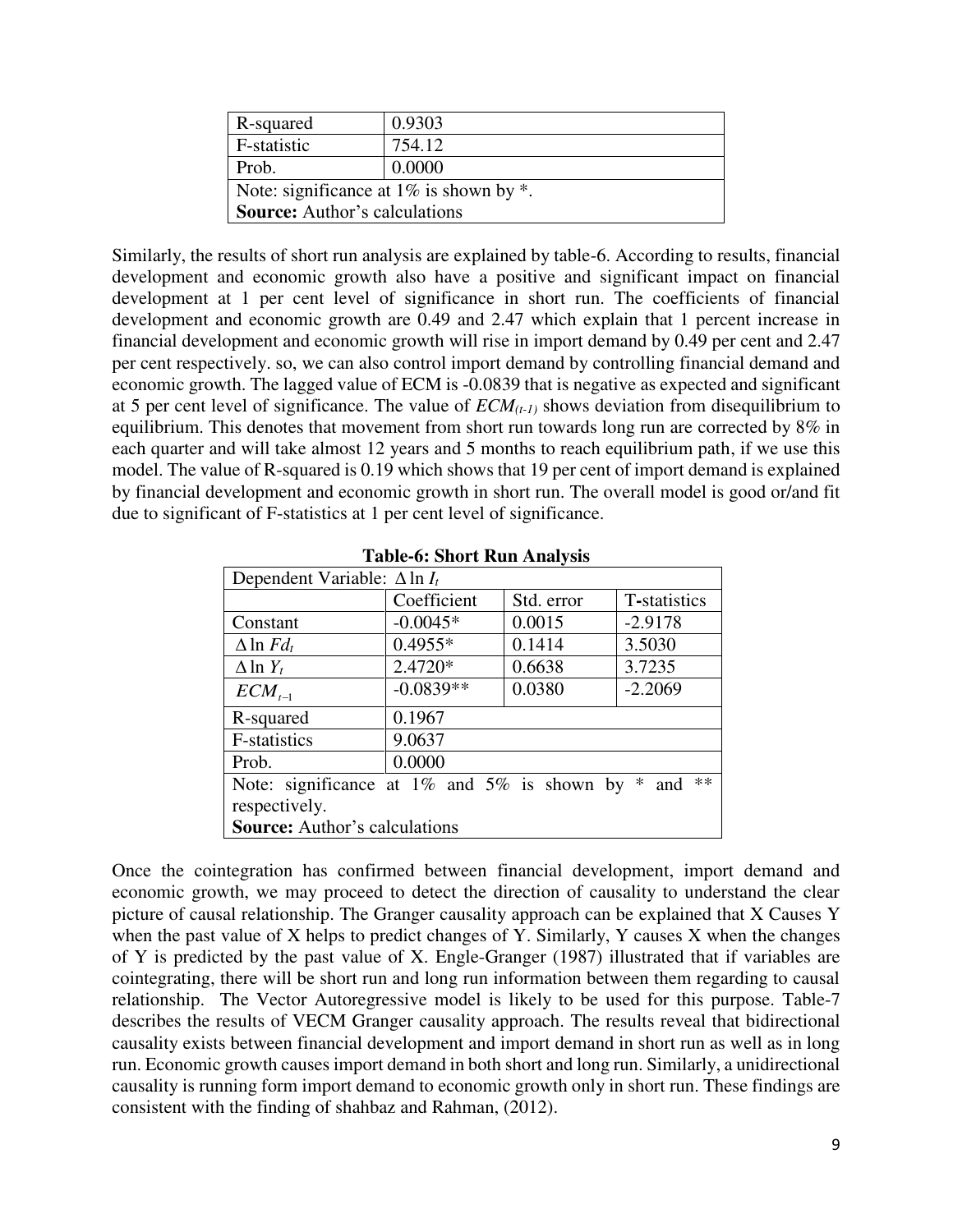|                                                                | TWOTE IT TECHT GIMMENT CHADMIT, THIMI, DID |             |           |             |  |  |  |
|----------------------------------------------------------------|--------------------------------------------|-------------|-----------|-------------|--|--|--|
| Variables                                                      | <b>Short Run</b>                           |             |           | Long run    |  |  |  |
|                                                                | $\ln I_t$                                  | $\ln F d_t$ | $\ln Y_t$ | $ECM_{t-1}$ |  |  |  |
| $\ln I_t$                                                      |                                            | 4.0796**    | 10.070*   | $-0.1186*$  |  |  |  |
|                                                                |                                            | (0.0196)    | (0.0001)  | (0.0005)    |  |  |  |
| $\ln F d_t$                                                    | 4.4494 **                                  |             | 1.4027    | $-0.3914**$ |  |  |  |
|                                                                | (0.0139)                                   |             | (0.2504)  | (0.0323)    |  |  |  |
| $\ln Y_t$                                                      | 14.508*                                    | 1.9207      |           |             |  |  |  |
|                                                                | (0.0000)                                   | (0.1515)    |           |             |  |  |  |
| Note: Significance at 1%, 5% and 10% is shown by *, ** and *** |                                            |             |           |             |  |  |  |
| respectively.                                                  |                                            |             |           |             |  |  |  |
| <b>Source:</b> Author's calculations                           |                                            |             |           |             |  |  |  |

**Table-7: VECM Granger Causality Analysis** 

## **V. Conclusion and Recommendations:**

The present study investigates the relationship between import demand, financial development and economic growth over the period of 1986: Q<sub>1</sub>-2014: Q<sub>4</sub> for Bangladesh. The stationarity of data is tested by ADF and PP unit root tests. After confirming the stationarity of data at  $1<sup>st</sup>$  difference  $I(1)$ , we have applied Bayer and Hanck combine cointegration approach to examine the long run relationship between financial development, import demand and economic growth. The results have confirmed the presence of cointegration between variables for these models  $[I_t = f (F d_t, Y_t)]$ and  $Fd_t = f(I_t, Y_t)$ .

Further, financial development and economic growth both have positive and significant impact on import demand at 1 per cent level of significance. The Lagged value of ECM explains the speed of adjustment from short run to long run. It will take approximately 12 years and 5 months to reach an equilibrium level. The results of VECM Granger causality explain the direction of causality. It has predicted that unidirectional causality exists between financial development import demand for both short and long run. Import demand and economic growth cause financial development only in long run but only import demand causes financial development in short run.

Policy makers should focus on financial development to control imports by adopting import substitution policy only for importing advance technology. An increase in financial reforms will help to develop new businesses through importing new technologies and machinery only. It will enhance domestic production and reduce dependence on import. It will help to reduce imports that further will increase the foreign reserves for Bangladesh. Financial sector development can be used as a tool control import demand.

## **Acknowledgement:**

The authors are thankful to the anonymous referees of this journal for their extremely useful comments and suggestions to improve the quality of this article. The usual disclaimers apply.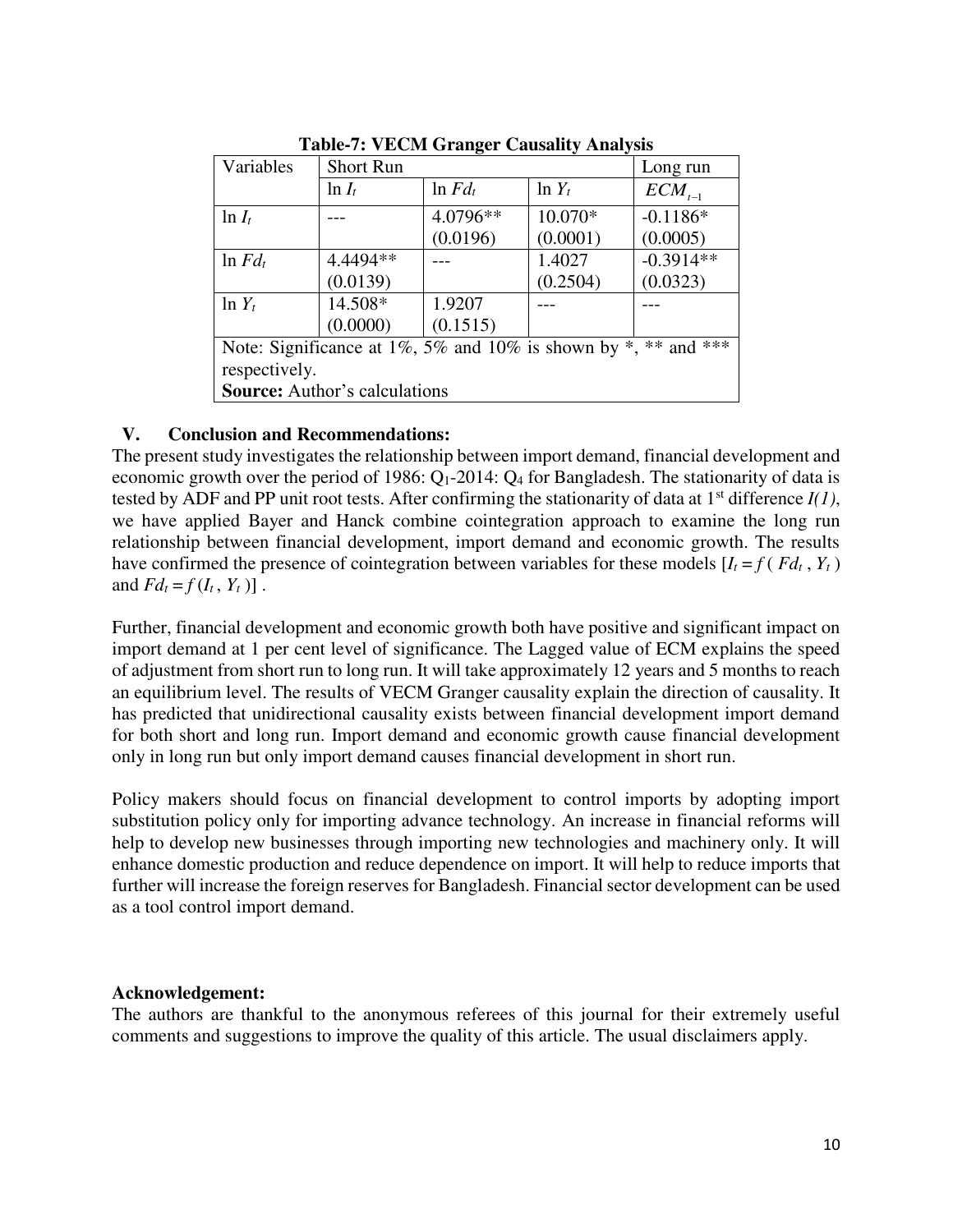#### **References:**

- 1) Ahmed, S. M., & Ansari, M. I. (1998). Financial sector development and economic growth: The South-Asian experience. *Journal of Asian Economics*, *9*(3), 503-517.
- 2) Alam, S. (2012). A reassessment of pakistan's aggregate import demand function: An application of ardl approach. *The Journal of Developing Areas*,*46*(1), 367-384.
- 3) Altunç, Ö. F. (2008). Türkiye'de Finansal Gelişme ve İktisadi Büyüme Arasındaki Nedenselliğin Ampirik Bir Analizi. *Eskişehir Osmangazi Üniversitesi İİBF Dergisi*, *3*(2), 113-127.
- 4) Aslan, O., & Korap, H. L. (2007). Monetary transmission mechanism in an open economy framework: The case of Turkey. *Istanbul University Econometrics and Statistics e-Journal*, *5*(1), 41-66.
- 5) Aziz, N. (2013). Modelling Import Demand Function for a Developing Country: An Empirical Approach. *Asian-African Journal of Economics and Econometrics*, *13*(1), 1-15.
- 6) Beck, T. (2002). Financial development and international trade: is there a link?. *Journal of international Economics*, *57*(1), 107-131.
- 7) Boswijk, P. H. (1994). Testing for Unstable Root in Conditional and Structural Error Correction Models. *Journal of Econometrics*, 63(1), 37-60
- 8) Banerjee, A., Dolado, J. and Mestre, R. (1998). Error-Correction Mechanism Tests for Cointegration in A single-Equation Framework. *Journal of Time Series Analysis*, 19(3), 267-283
- 9) Bayer, C., and Hanck, C., (2013). Combining Non-CointegrationTests. Journal of Time Series Analysis, 34(1): 83-95
- 10)Burgess, J. A. (1974). Direct Foreign Investment in Eastern Europe: Problems and Prospects of Romania's Joint Venture Legislation. *Law & Pol'y Int'l Bus.*, *6*, 1059.
- 11)Caves, R. E., & Jones, R. W. (1985). World Trade and Payments: An Introduction (4th edn) Boston. *Mass.: Little, Brown & Company*.
- 12)Chen, S. W. (2008). Long-run aggregate import demand function in Taiwan: an ARDL bounds testing approach. *Applied Economics Letters*, *15*(9), 731-735.
- 13) De Grauwe, P. (1988). Exchange rate variability and the slowdown in growth of international trade. *Staff Papers-International Monetary Fund*, 63-84.
- 14) Dickey, D. A. and W. A. Fuller, (1981). Likelihood ratio statistics for autoregressive time series with a unit root. *Econometrica,* 49, 1057-1079
- 15) Elliott, G. R., Thomas, J. and J. H. Stock, (1996). Efficient tests for an autoregressive unit root. *Econometrica,*64, 813-836
- 16) Dutta, D., & Ahmed, N. (1999). An aggregate import demand function for Bangladesh: a cointegration approach. *Applied Economics*, *31*(4), 465-472.
- 17) Dutta\*, D., & Ahmed, N. (2004). An aggregate import demand function for India: a cointegration analysis. *Applied Economics Letters*, *11*(10), 607-613.
- 18) Engle, R. F. and Granger, C. W. (1987). Co-integration and error correction: representation, estimation and testing. *Econometrica: Journal of the Econometric Society*, 251-276
- 19) Fase, M. M., & Abma, R. C. N. (2003). Financial environment and economic growth in selected Asian countries. *Journal of Asian economics*,*14*(1), 11-21.
- 20) Harrod, R., & Hague, D. C. (Eds.). (1963). *International Trade Theory in a Developing World* (p. 464). Macmillan.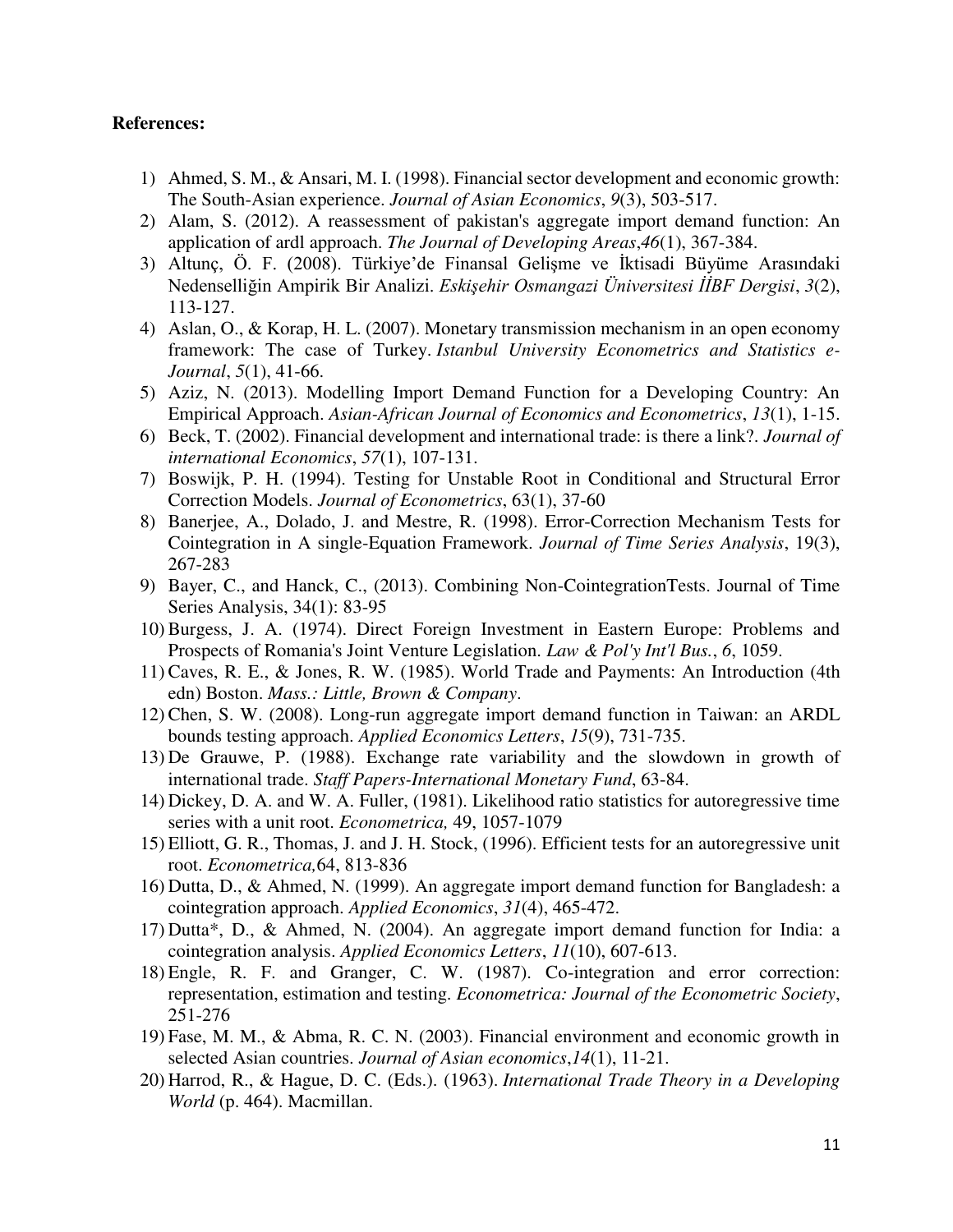- 21) Hassan, A. K., & Islam, M. R. (2005). Temporal causality and dynamics of financial development, trade openness, and economic growth in Vector Auto Regression (VAR) for Bangladesh, 1974-2003: Implication for poverty reduction. *Journal of Nepalese Business Studies*, *2*(1), 1-12.
- 22) Hye, Q. M. A., & Siddiqui, M. M. (2010). Import demand function for Bangladesh: A rolling window analysis. *African Journal of business management*, *4*(9).
- 23) Hoque, M. M., & Yusop, Z. (2010). Impacts of trade liberalisation on aggregate import in Bangladesh: An ARDL Bounds test approach. *Journal of Asian Economics*, *21*(1), 37-52.
- 24)Jaimovich, D., & Kamuganga, D. I. C. K. (2010). Three decades of trade policy in Uganda: two generations of reforms in the quest to become part of the global market. *Department of Applied Econometrics and International Economic Policy, Goethe University.*
- 25)Johansen, S. (1991). Estimation and Hypothesis Testing of Cointegration Vectors in Gaussian Vector Autoregressive Model. *Econometrica: Journal of the Econometric Society*, 1551-1580
- 26) Kabir, R. (1988). Estimating import and export demand function: the case of Bangladesh. *The Bangladesh Development Studies*, 115-127.
- 27) Mah, J. S. (2000). An empirical examination of the disaggregated import demand of Korea—the case of information technology products. *Journal of Asian Economics*, *11*(2), 237-244.
- 28) Narayan, S., & Narayan, P. K. (2005). An empirical analysis of Fiji's import demand function. *Journal of Economic Studies*, *32*(2), 158-168.
- 29) Ng, S. and P. Perron, (2001), 'Lag length selection and the construction of unit root test with good size and power', *Econometrica,*69, 1519-1554
- 30) Phillips, P. C. and Ouliaris. S. (1990). Asymptotic Properties of Residual Based Tests for Cointegration. Economatrica*: Journal of Econometric Society*, 165-193
- 31) Perron, P. (1997). Further evidence on breaking trend functions in macroeconomic variables. *Journal of econometrics*, *80*(2), 355-385.
- 32) Phillips, P. C. B. and Perron, P. (1988), 'Testing for a unit root in time series regressions'. *Biometrika,* 75, 335-346.
- 33)Robinson, J. (1952). The generalisation of the general theory. *The rate of interest and other essays*, *2*, 1-76.
- 34) Shahbaz, M., & Rahman, M. M. (2012). The dynamic of financial development, imports, foreign direct investment and economic growth: cointegration and causality analysis in Pakistan. *Global Business Review*,*13*(2), 201-219.
- 35) Shahbaz, M., & Lean, H. H. (2012). Does financial development increase energy consumption? The role of industrialization and urbanization in Tunisia. *Energy policy*, *40*, 473-479.
- 36) Wang, Y. H., & Lee, J. D. (2012). Estimating the import demand function for China. *Economic Modelling*, *29*(6), 2591-2596.
- 37) Yue, Y. (2010). An econometric estimation of import demand function for Cote D'Ivoire. *International Journal of Business and Management*, *5*(2), 77.
- 38) Yin, F., & Hamori, S. (2011). Estimating the import demand function in the autoregressive distributed lag framework: the case of China. *Economics bulletin*, *31*(2), 1576-1591.
- 39) Ziramba, E. (2010). Price and income elasticities of crude oil import demand in South Africa: A cointegration analysis. *Energy Policy*, *38*(12), 7844-7849.